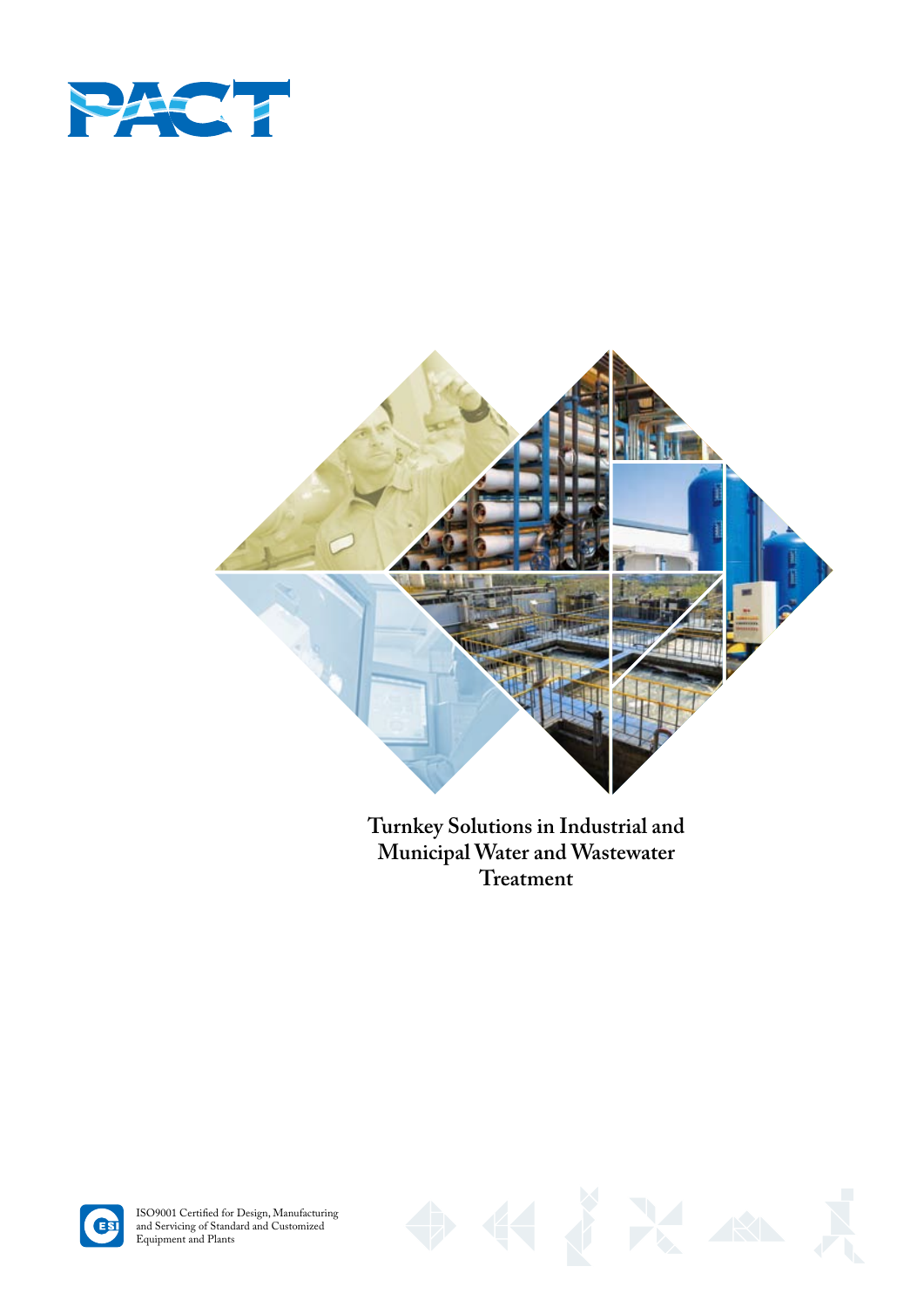Custom Built Operator-Friendly Plants, Engineered to Best Available Technology. Designed for Durability, Minimal Upkeep and Lowest Capital Outlay.

> PACT is a leading EPC contractor and manufacturer of industrial and municipal water and wastewater treatment equipment and plants. PACT products are the result of years of interaction between PACT engineers, end-users and contractors. PACT projects are custom built to suit the individual application and the local conditions.

PACT engineers have a broad range of expertise in physical, chemical, biological and membrane processes for water and wastewater treatment. In every discipline, PACT provides numerous process choices to solve complex treatment problems effectively and economically.

PACT sales and service network has global coverage through company-owned regional offices as well as through appointed representatives. This network of service centers and the head office form an integrated organization to serve all users.

# **THE FOLLOWING SCOPE OF WORK IS A BROAD DESCRIPTION OF PACT SERVICES.**

- Process Design
- M&E Design
- Procurement
- Construction Supervision
- Installation
- Equipment Manufacture and Custom Fabrication
- Commissioning and Start-up
- Operation and Maintenance
- Provision of Chemicals and Consumables









Profile

Company Cover EPC

Services

Manufacturing Facilities

Partial List of Clients





*Industrial and Municipal Water and Wastewater Treatment Industrial and Municipal Water and Wastewater Treatment*





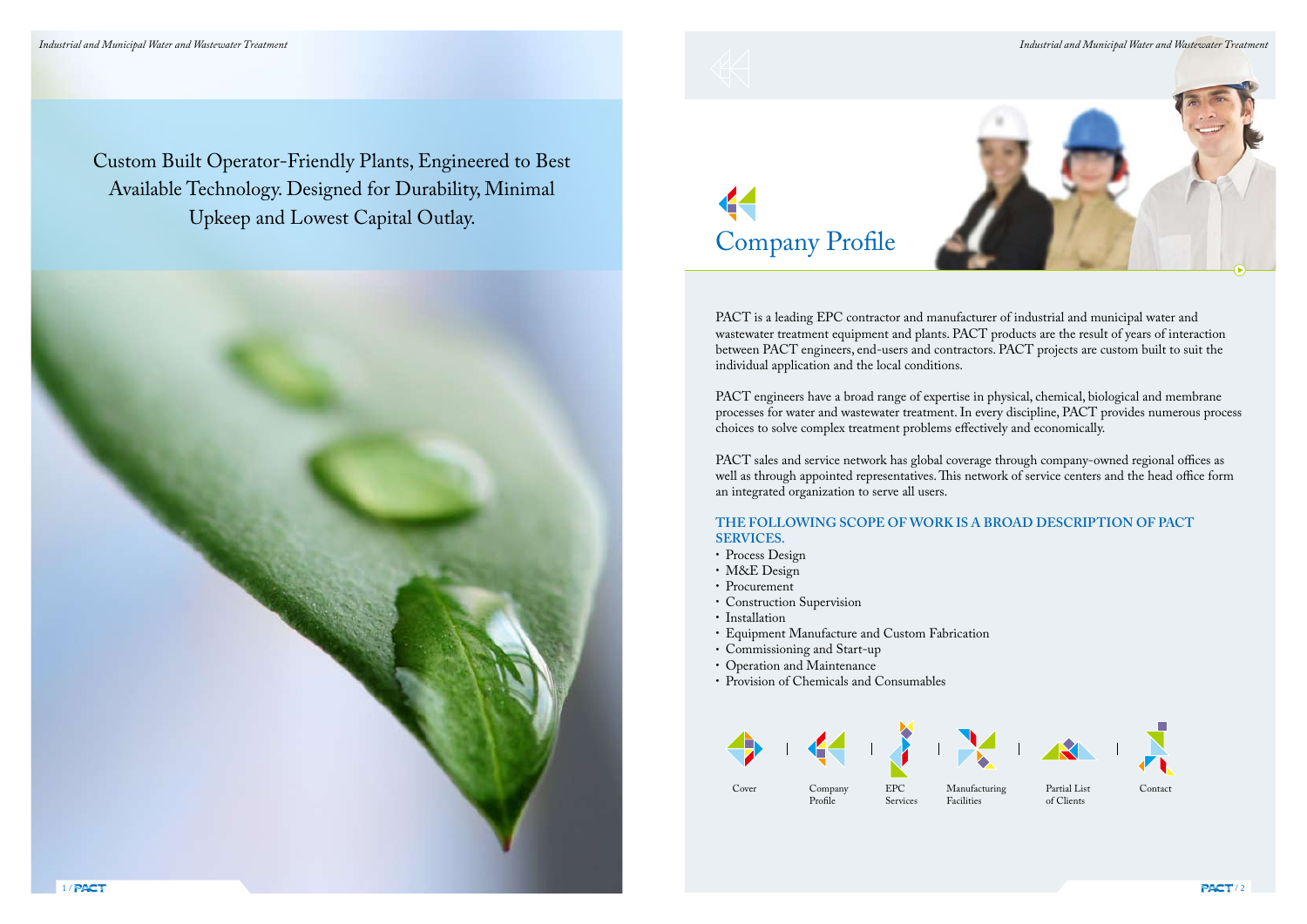# Engineering, Procurement<br>and Construction

PACT references cover the whole spectrum of industries including Chemical, Petrochemical, Pharmaceutical, Metallurgical, Semiconductor, Automobile, Food & Beverage, Power, and Toiletry industries.

PACT provides the best available solution to meet the water treatment and wastewater treatment and reclaim/reuse requirements. Typical treatment processes being used:

- Biological (MBR, MBBR, SBR and Extended Aeration, Anaerobic)
- Membrane Separation (RO, UF, MF, NANO)
- Ion-Exchange (Single-Bed, Two- Bed and Mixed-Bed)
- Settling and Flotation (DAF, GEM, CPI, Lamella)
- Chemical (neutralization and precipitation)
- Sludge Handling (Belt Press, Filter Press, Polymer Metering and Sludge Conveyors)
- Filtration (multi-media, activated carbon, iron and manganese)

## **A SELECTION OF RECENTLY EXECUTED PROJECTS**



**CLIENT:** SSACO (Chemical Industry) **LOCATION:** Mideast **SERVICE:** EPC and operation & maintenance service of DI water for process and boiler of power plant



**CLIENT:**  SMIC (Semiconductor Industry) **LOCATION:**  Shanghai **SERVICE:**  EPC contract of organic process wastewater treatment plant, treated water to the cooling towers as makeup wate for reuse





**CLIENT:**  BlueScope (Carbon Steel Production) **LOCATION:** Suzhou Industrial Park **SERVICE:** EPC contract of chrome wastewater and oily wastewater treatment plant and demineralization water treatment facility





L'Oreal (Cosmetics and Toiletry Products Manufacturer) **LOCATION:**  Suzhou Industrial Park **SERVICE:**  EPC contract of cosmetics wastewater treatment plant

**CLIENT:**  ThyssenKrupp (Stainless Steel Production) **LOCATION:** Shanghai **SERVICE:**  EPC contract of direct cooling water treatment plant, acid wastewater neutralization plant, cold rolling wastewater treatment plant, sewage wastewater treatment for whole plant, and emergency water supply system for fire fighting system

**CLIENT:**  Hanes Brands Inc. (Apparel Manufacturing Industry) **LOCATION:** Nanjing **SERVICE:**  EPC service of softening water treatment plant, wastewater heat recovery plant

# Manufacturing Facilities

PACT's ISO 9001manufacturing facilities lay high emphasis on state-of-the-art and precision steel fabrication machinery covering material testing, cutting, welding, forming, surface treatment, coating and painting. The technical staff is certified in the different disciplines required to handle carbon steel, stainless steel and steel alloys of different grades. The mechanical (e.g. drives and gears) and electrical parts (e.g. motors, switches and controls) used in PACT's equipment are selected from internationally acknowledged manufacturers. The in-house electrical department designs and assembles the electrical components and controls in NEMA classified panels as per specific site requirements. A partial list of products manufactured by PACT manufacturing facilities cover:

- Belt Filter Presses Complete with Polymer Feeders
- Rotating Drum Screens
- Decanters for Sequential Batch Reactors (SBR)
- GEM Advanced Flotation, DAF and CPI
- Package MBR, MBBR and Grey Water Treatment Systems
- Package Membrane Separation Skids (RO, UF, MF, NANO)
- Other Custom-Built Equipment (PACT or Private Label)



### **BELT FILTER PRESS** Superior Dewatering Solution for a Wide Variety of Municipal and Industrial Applications. We offer a complete line of high-performance belt filter presses for sludge

dewatering and thickening, backed with full-flowsheet experience and expert process engineering support.



#### **ROTATING DRUM SCREEN**  The Rotating Drum Screen is designed for small and medium municipal or industrial wastewater treatment plants. It is widely used in the wastewater pretreatment and industrial screening processes.



#### **PACT PACKAGE MBR**

For small foot-print, high-quality, lower BOD. Effluent and virtually complete removal of TSS. Options include de-nitrification as well as downstream treatment through reverse osmosis for re-use.



#### **SBR DECANTER**

A key piece of equipment in any SBR system is the decanter. Through years of experience, we have developed a high quality, advanced engineered decanter mechanism. The basic components of the PACT RODE™ decanter include:

- Effluent collection trough with integral overflow weir
- Scum exclusion float
- Seal and bearing assemblies
- Electromechanical actuator with VFD



#### **PACT PACKAGE MBBR**

A compact and transportable system (mounted on skid or trailer), used for treating different capacities of municipal sewage, with minimal sludge generation.

### **GEM ADVANCED AIR FLOATATION SYSTEM**

GEM® utilizes a unique combination of mechanical and chemical energy to remove BOD/COD, TSS, fats, oils and grease (FOG); and other nondissolved solids from wastewater.





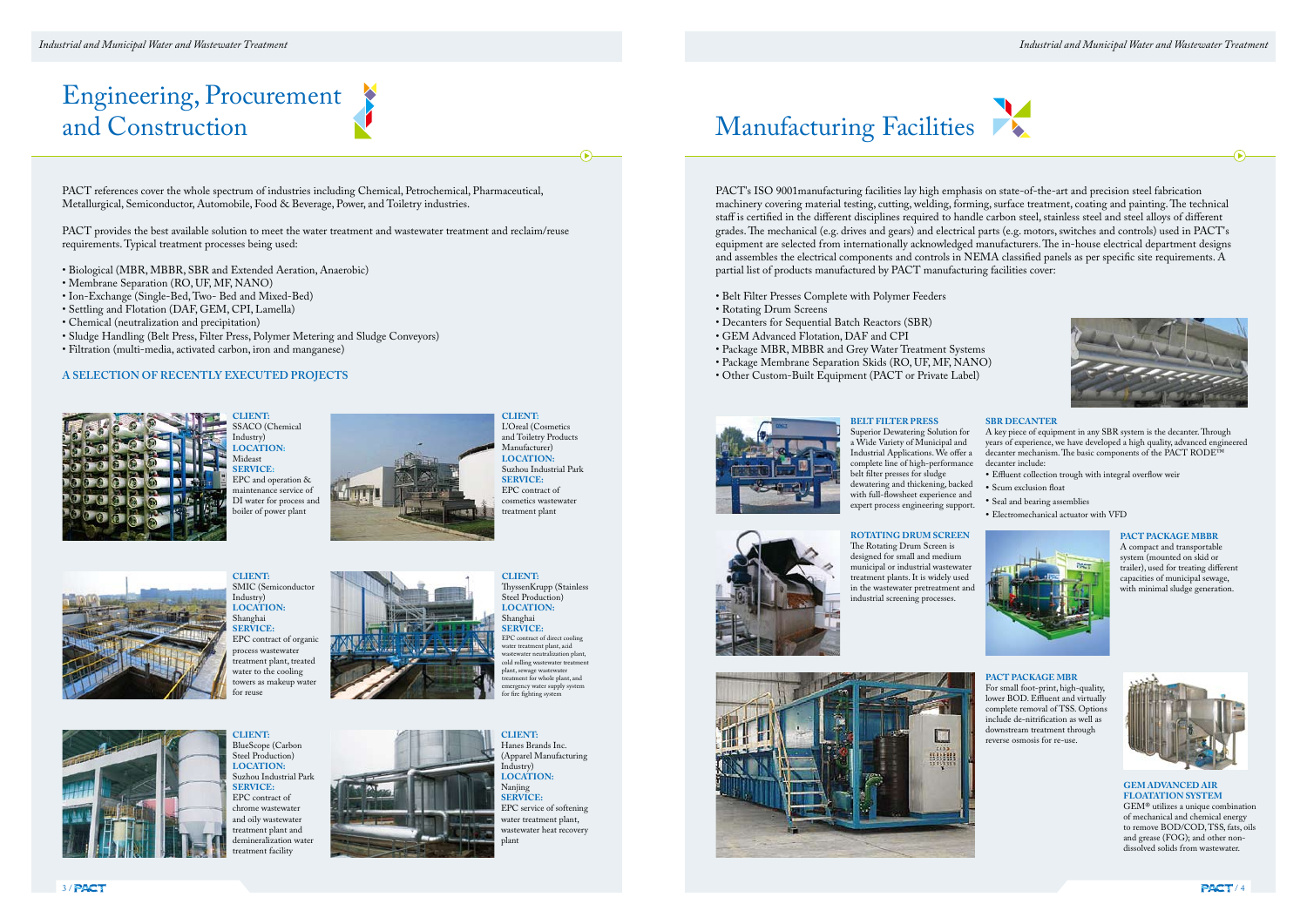





|                           |                                        | Partial List of Clients                                                                                                                                                                                                                 |                           |                                            |                            | $\bigodot$                    |
|---------------------------|----------------------------------------|-----------------------------------------------------------------------------------------------------------------------------------------------------------------------------------------------------------------------------------------|---------------------------|--------------------------------------------|----------------------------|-------------------------------|
| below:                    |                                        | PACT has completed over 100 turnkey projects in the past ten years. Most of our clients are fortune 500 and many<br>of our jobs were executed in collaboration with well known general contracting companies. A few examples are listed |                           |                                            |                            |                               |
|                           | <b>UTOMOBILE INDUSTRY</b>              |                                                                                                                                                                                                                                         |                           |                                            |                            |                               |
| <b>FATON</b>              | <b>CATERPILLAR</b> *                   | $\odot$ canssemance                                                                                                                                                                                                                     | <b>EISENMANN</b>          | <b>BOMBARDIER</b><br><b>TRANSPORTATION</b> | <b>JOST</b>                | <b>VOLVO</b>                  |
|                           | <b>LAVOR AND TOILETRY INDUSTRY</b>     |                                                                                                                                                                                                                                         |                           |                                            |                            |                               |
| Cussons                   | Bayer                                  | <b>Tirmenich</b>                                                                                                                                                                                                                        | Givaudan <sup>o</sup>     | <b>L'ORÉAL</b>                             | <b>WANE</b>                |                               |
|                           |                                        | HEMICAL AND PETROCHEMICAL INDUSTRY                                                                                                                                                                                                      |                           |                                            |                            |                               |
| Арека<br>CORPORATION      | ARKema<br>The world is our inspiration | G Celanese                                                                                                                                                                                                                              | <b>A ATOFINA</b>          | IUCO                                       | The Vital Ingredient       | AALBEMARLE <sup>*</sup>       |
| $\sum_{\text{none}}$      | <b>EASTMAN</b>                         | <b>EEE</b> Raisia Chemicals                                                                                                                                                                                                             | (36)                      | <b>SSACO</b>                               |                            | <b>ARCH</b>                   |
| MITSUBISHI<br>CHEMICAL    | degussa.<br>creating essentials        |                                                                                                                                                                                                                                         | DOW CORNING               |                                            |                            |                               |
| Good Chemistry            |                                        | Ciba                                                                                                                                                                                                                                    |                           |                                            |                            |                               |
|                           | ENERAL CONTRACTING COMPANIES           | <b>HOOKER</b>                                                                                                                                                                                                                           | FLUOR.                    | $\boldsymbol{\mathcal{R}}$ TRA Engineers   | <b>Bovis</b><br>Lend Lease | <b>Technip</b>                |
|                           |                                        |                                                                                                                                                                                                                                         |                           | <b>FOSTER WHEELER</b>                      |                            |                               |
| <b>Raytheon</b>           | $\frac{1}{100}$                        | <b>GAMMON</b><br>SKANSKA                                                                                                                                                                                                                | <b>E HATCH</b>            |                                            | $\frac{Q}{2}$ GH2MHILL     | <b>El MaisenWerleyParsons</b> |
| thal Design & Constructio | ZUBLIN                                 | Con Estatement Constantin travel                                                                                                                                                                                                        |                           |                                            |                            |                               |
|                           | <b>IETALLURGY INDUSTRY</b>             |                                                                                                                                                                                                                                         |                           |                                            |                            |                               |
| <b>BAOSTEEL</b>           | ThyssenKrupp<br>⊛                      | Mobarrakeh Steel                                                                                                                                                                                                                        | BLUESCOPE<br><b>STEEL</b> | Global<br>Alumina                          | <b>CALCOA</b>              | <b>图解检验有限公司</b>               |
| 5/PACT                    |                                        |                                                                                                                                                                                                                                         |                           |                                            |                            |                               |
|                           |                                        |                                                                                                                                                                                                                                         |                           |                                            |                            |                               |